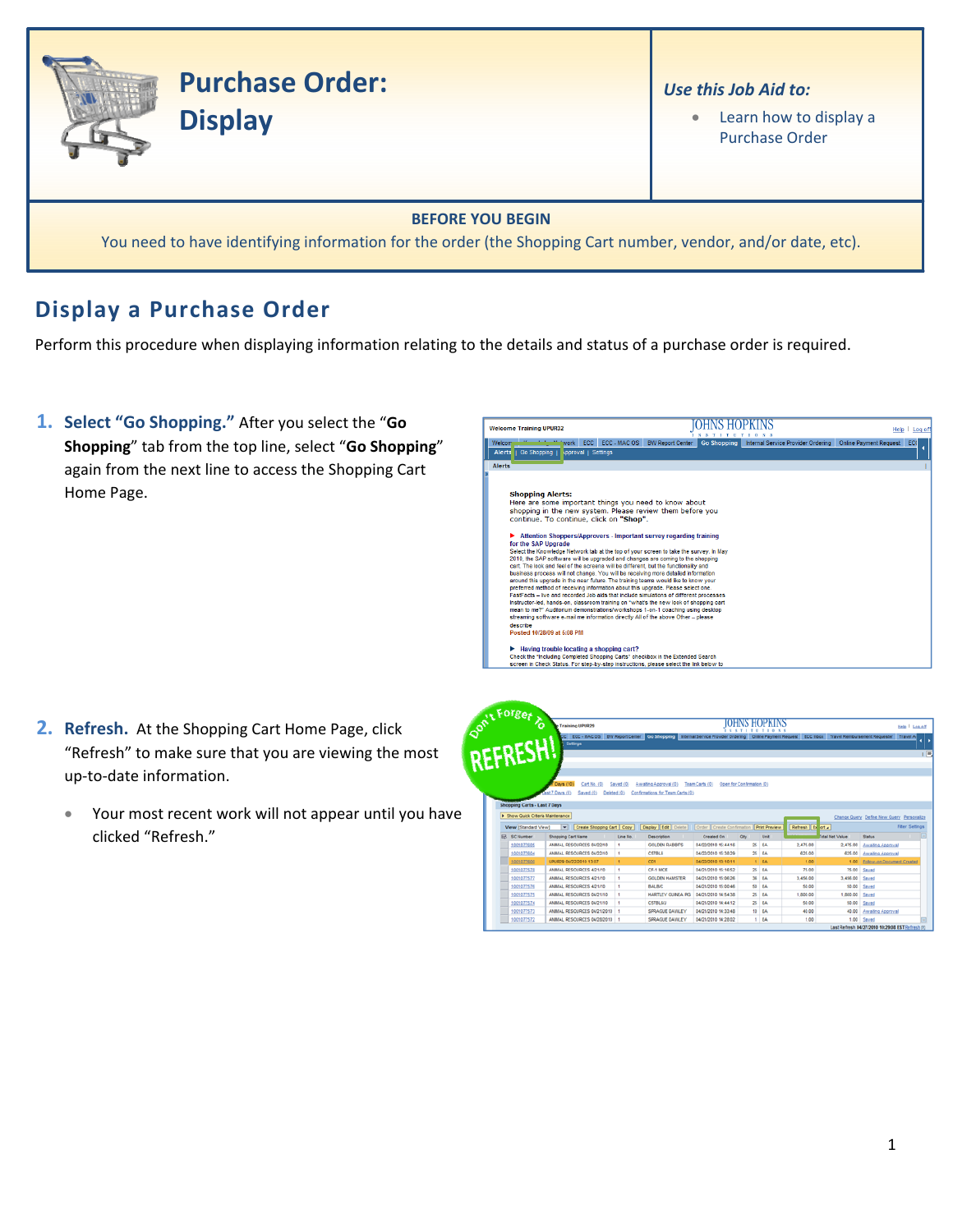- **3. Locate the Order.** The Shopping Cart Home Page displays a list of shopping carts, along with the status of each as shown in the right‐most column labeled "Status."
	- A Shopping Cart that has an associated Purchase Order will have the status "**Follow‐On Document Created**."
	- To access the Purchase Order, click on the "Follow‐On Document Created" link. This displays the shopping cart (as if you had

| TR                 |   |                                     |                           | <b>Welcome Training UPUR29</b> |                         |                                  |                                     |                           | $\overline{0}$                | $N-S$                      |                                       |                   | Help                                      | Log off       |
|--------------------|---|-------------------------------------|---------------------------|--------------------------------|-------------------------|----------------------------------|-------------------------------------|---------------------------|-------------------------------|----------------------------|---------------------------------------|-------------------|-------------------------------------------|---------------|
| Welcome            |   | Knowledge Network ECC ECC - MAC OS  |                           |                                | <b>BW Report Center</b> | <b>Go Shopping</b>               | Internal Service Provider Ordering  |                           | <b>Online Payment Request</b> | <b>ECC Inbox</b>           | <b>Travel Reimbursement Requester</b> |                   | <b>Travel A</b>                           | $\rightarrow$ |
| Alerts             |   | Go Shopping   Approval   Settings   |                           |                                |                         |                                  |                                     |                           |                               |                            |                                       |                   |                                           |               |
| <b>Go Shopping</b> |   |                                     |                           |                                |                         |                                  |                                     |                           |                               |                            |                                       |                   |                                           | 同             |
|                    |   |                                     |                           |                                |                         |                                  |                                     |                           |                               |                            |                                       |                   |                                           |               |
|                    |   | <b>Active Queries</b>               |                           |                                |                         |                                  |                                     |                           |                               |                            |                                       |                   |                                           |               |
|                    |   | <b>Shopping Carts</b>               | Last 7 Days (10)          | Cart No. (0)                   | Saved (0)               | Awaiting Approval (0)            | Team Carts (0)                      | Open for Confirmation (0) |                               |                            |                                       |                   |                                           |               |
|                    |   | <b>Confirmations</b>                | Last 7 Days (0)           | Saved (0)                      | Deleted (0)             | Confirmations for Team Carts (0) |                                     |                           |                               |                            |                                       |                   |                                           |               |
|                    |   |                                     |                           |                                |                         |                                  |                                     |                           |                               |                            |                                       |                   |                                           |               |
|                    |   | <b>Shopping Carts - Last 7 Days</b> |                           |                                |                         |                                  |                                     |                           |                               |                            |                                       |                   |                                           |               |
|                    |   | > Show Quick Criteria Maintenance   |                           |                                |                         |                                  |                                     |                           |                               |                            |                                       |                   | Change Query Define New Query Personalize |               |
|                    |   | <b>View [Standard View]</b>         | $\overline{\mathbf{v}}$   | <b>Create Shopping Cart</b>    | Copy                    | <b>Display Edit</b> Delete       | <b>Create Confirmation</b><br>Order |                           | <b>Print Preview</b>          | Refresh   Export 4         |                                       |                   | <b>Filter Settings</b>                    |               |
|                    | 凬 | <b>SC Number</b>                    | <b>Shopping Cart Name</b> |                                | Line No.                | <b>Description</b>               | Created On                          | Qtv                       | Unit                          | <b>Net Value</b>           | <b>Total Net Value</b>                | <b>Status</b>     |                                           | l e           |
|                    |   | 1001077605                          |                           | ANIMAL RESOURCES 04/22/10      | $\blacktriangleleft$    | <b>GOLDEN RABBITS</b>            | 04/22/2010 15:44:16                 | 25                        | EA                            | 2.475.00                   | 2.475.00                              | Awaiting Approval |                                           |               |
|                    |   | 1001077604                          |                           | ANIMAL RESOURCES 04/22/10      | 1                       | <b>C57BL6</b>                    | 04/22/2010 15:38:29                 |                           | 25 EA                         | 625.00                     | 625.0                                 |                   |                                           |               |
|                    |   | 1001077600                          |                           | UPUR29 04/22/2010 13:07        |                         | CD1                              | 04/22/2010 13:10:11                 |                           | $1$ EA                        | 1.00                       | 1.0                                   |                   | <b>Follow-on Document Created</b>         |               |
|                    |   | 1001077578                          |                           | ANMAL RESOURCES 4/21/10        | $\mathbf{1}$            | CF-1 MICF                        | 04/21/2010 15:16:52                 |                           | 25 EA                         | 75.00                      | 750                                   |                   |                                           |               |
|                    |   | 1001077577                          |                           | ANIMAL RESOURCES 4/21/10       | $\blacktriangleleft$    | <b>GOLDEN HAMSTER</b>            | 04/21/2010 15:06:26                 | 36                        | EA                            | 3,456.00                   | 3,456.00                              | Saved             |                                           |               |
|                    |   | 1001077576                          |                           | ANIMAL RESOURCES 4/21/10       | $\mathbf{1}$            | BALB/C                           | 04/21/2010 15:00:46                 | 50                        | EA                            | 50.00                      | 50.00                                 | Saved             |                                           |               |
|                    |   | 1001077575                          |                           | ANIMAL RESOURCES 04/21/10      | 4                       | <b>HARTLEY GUINEA PIG</b>        | 04/21/2010 14:54:38                 |                           | 25 EA                         | 1.800.00                   | 1,800.00                              | Saved             |                                           |               |
|                    |   | 1001077574                          |                           | ANIMAL RESOURCES 04/21/10      |                         | <b>C57BL6/J</b>                  |                                     |                           |                               |                            |                                       |                   |                                           |               |
|                    |   | 1001077573                          |                           | ANIMAL RESOURCES 04/21/2010    |                         | SPRAGUE DAWLEY                   | Status                              |                           |                               |                            |                                       |                   | Approval                                  |               |
|                    |   | 1001077572                          |                           | ANMAL RESOURCES 04/28/2010   1 |                         | <b>SPRAGUE DAWLEY</b>            |                                     |                           |                               |                            |                                       |                   |                                           |               |
|                    |   |                                     |                           |                                |                         |                                  |                                     |                           |                               | Follow-on Document Created |                                       |                   | 10:29:08 ESTRefresh (E)                   |               |
|                    |   |                                     |                           |                                |                         |                                  |                                     |                           |                               |                            |                                       |                   |                                           |               |

selected "Display" or "Edit"), but defaults to the tab called "Related Documents" in the "Details" section of the order.

- **4. Locate the Follow‐On Documents.** Notice that the "Related Documents" tab is open when you arrive at the shopping cart screen. You can see the Shopping Cart and Purchase Order numbers in this area.
	- The Shopping Cart Number is shown in the first line and always starts with a "1."
	- The Purchase Order Number is shown in the second line and always starts with a "2." You may click on the Purchase Order Number to view the details of the order.
	- To view the Purchase Order, click on the PO Number.

|                                                                                                                                                                      | Display Shopping Cart:1001077600                                                                                                                   |                                         |                                 |                                                                                                                                                                                  |            |                    | 225                         |
|----------------------------------------------------------------------------------------------------------------------------------------------------------------------|----------------------------------------------------------------------------------------------------------------------------------------------------|-----------------------------------------|---------------------------------|----------------------------------------------------------------------------------------------------------------------------------------------------------------------------------|------------|--------------------|-----------------------------|
| Number 1001077600                                                                                                                                                    | Document Name: UPOR29 04/22/2010 13:37                                                                                                             | <b>Status Approved</b>                  | Created On: 54/22/2515 13:87:32 | Created By Christina Thomas                                                                                                                                                      |            |                    |                             |
| Est   Close                                                                                                                                                          | Pred Preview<br>Retresh                                                                                                                            |                                         |                                 |                                                                                                                                                                                  |            |                    |                             |
| <b>W</b> Detersi Data                                                                                                                                                |                                                                                                                                                    |                                         |                                 |                                                                                                                                                                                  |            |                    |                             |
| Toy on Behalf Of<br>Default Settings<br>Approval Process.<br>Document Changes:<br>Committent Decuments Equity<br>Document Type:<br>Category:<br><b>Housing Area:</b> | Christine Thomas<br>Name of Shopping Cart. UPLIR29 04/22/2010 13:87<br>Set Values<br>Depley / Edit Agents<br><b>Docky</b><br>ANNO ITE<br>c.<br>828 | Approval Note<br><b>Note to Suppler</b> |                                 |                                                                                                                                                                                  |            |                    |                             |
| Pt Full Name:<br><b>Profocul Number:</b>                                                                                                                             | ANNIAL RESOURCES<br><b>MO10KOS</b>                                                                                                                 |                                         |                                 |                                                                                                                                                                                  |            |                    |                             |
| Age<br><b>Waight</b><br>Sex:                                                                                                                                         | 45 WAS<br>w                                                                                                                                        |                                         |                                 | <b>Document Number</b>                                                                                                                                                           |            |                    |                             |
| <b>When Overview</b>                                                                                                                                                 |                                                                                                                                                    |                                         |                                 |                                                                                                                                                                                  |            |                    |                             |
|                                                                                                                                                                      | Cetals   Addition /   Copy   Poste   Custome   Central     Present All loves /                                                                     |                                         |                                 | 1001077480/1                                                                                                                                                                     |            |                    | Fiter Settings              |
|                                                                                                                                                                      | Line Number Product D - Description - Preduct Calegory - Product Calegory Description - Quaret                                                     |                                         |                                 |                                                                                                                                                                                  |            | <b>Barn Status</b> | Decument?your               |
| EG 3                                                                                                                                                                 | 10100000<br>CEL                                                                                                                                    | <b>LIVE ANNUALS</b>                     |                                 | 2000444005/1                                                                                                                                                                     |            |                    | Purchase Order Created ANPO |
| - Details for item 1 CD1                                                                                                                                             |                                                                                                                                                    |                                         |                                 | ten Data . Account Assignment . Notes and Attachments . Delvery Address/Ferformance Location . Sources of Duppy / Service Agents . Approval Process Overview . Basiled Documents |            |                    | 1450<br>Total Value 1.10    |
| <b>Willatory</b><br><b>View: United States Dolar</b>                                                                                                                 | ъ                                                                                                                                                  |                                         |                                 |                                                                                                                                                                                  |            |                    | 門<br><b>Fiber Settings</b>  |
| <b>Cocument</b>                                                                                                                                                      | Name                                                                                                                                               | <b>Ceisment Number</b>                  | <b>Backerd Document Number</b>  | <b>Distus</b>                                                                                                                                                                    | Deta       | Quantity Unit      | Currency<br>Value           |
| Shopping Cart                                                                                                                                                        | CDT                                                                                                                                                | 10010770001                             |                                 | Fatew-on Document Created                                                                                                                                                        | 84/22/2010 | 1.84               | 1.00 1/50                   |
|                                                                                                                                                                      | Total                                                                                                                                              |                                         |                                 |                                                                                                                                                                                  |            | 1.8A               | 1.00 1/10                   |
|                                                                                                                                                                      | UPURZS BACCORNE 13:57                                                                                                                              | 20034445545                             | 2000444014/1                    | <b>Ordered</b>                                                                                                                                                                   | 64/22/2010 | 1.84               | 1.00 USD                    |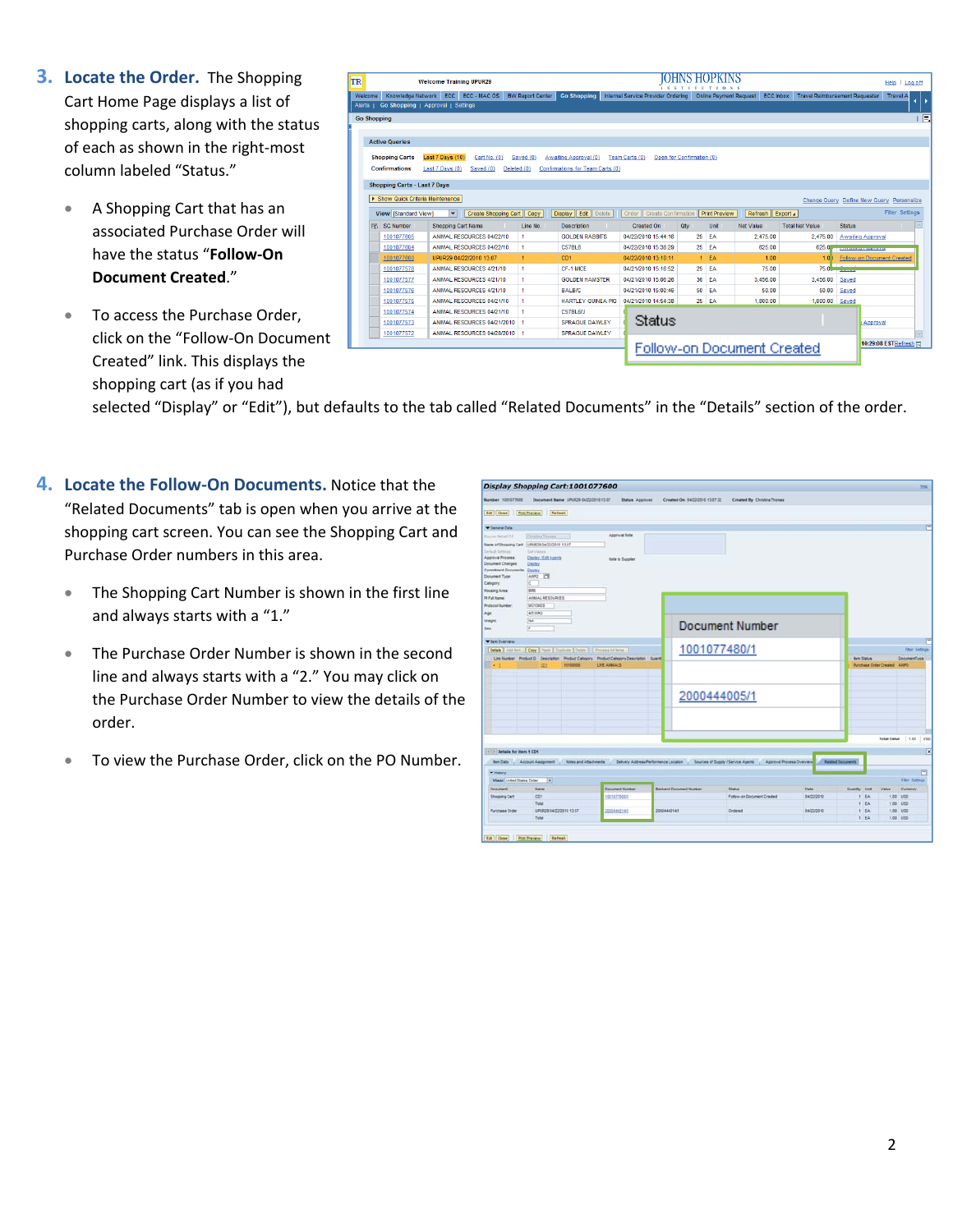- **5. View the Purchase Order.** The "Display Purchase Order" screen will appear. This screen tells the current status of the items ordered on the PO. Note that there are no receipts or invoices applied at this point in time.
	- Notice that the Purchasing Organization and Purchasing Group are now located on this Overview screen.

## Display Purchase Order:2000444014 Purchase Order Number 2000444014 Purchase Order Type Animal Purchase Order Type Animal Pur Doc nt Date 04/22/2010 Total Value (Gross) 1.00 USD Smart Numt Close Refresh Check Export Overview Header tem Notes and Atlachments Approval Tracking General Header Data Note to Supplier 200044014 1002358 CHARLES RIVER LABORATORES **Suppler** 88829 Christine Thomas lequeste 68829 Christina Thomas .<br>Recipient JHU Service Provider  $5$ ocation: Ship-To Address:  $31$ 1010020099 Purch, Organization: \* Johns Hopkins University ANMAL SERVICES Pgroup 24 urchasing Group: " **Total Value (Net** 1.00 USD ▼ tem Overview [Details | Add tem . | Copy | Paste | Duplicate | Delete | Undelete | | Propose 1 Fiter<sub>Set</sub> Line Number Deleted ItemType Item Number Product D Description Product Category Quantity Unit Gross Price Currency Per Net Price Condition Delivery Date of Assis 04/27/2010 Cost Center EA Total Value (Net)<br>Total Tax 1.00 **USD**  $0.00$ <br>1.00 **USD Total Value (Gross) USD** Close Refresh Check Export

**6. Header Tab.** The "Header" tab contains additional information on the Purchasing Ship‐to‐Address, Pricing, and the Personnel associated with the order. From the header screen, you can access additional detail including notes and attachments, output documents associated with the PO, budget information, payment terms, extended PO history, and document totals.

| <b>Display Purchase Order:2000444014</b>                                                                |                               |                                     |                                            |                                                 |                              |                     |              | Mato           |
|---------------------------------------------------------------------------------------------------------|-------------------------------|-------------------------------------|--------------------------------------------|-------------------------------------------------|------------------------------|---------------------|--------------|----------------|
| Purchase Order Number 2000444014<br>Supplier CHARLES RAVER LABORATORES                                  |                               | Purchase Order Type Anmal Purchases | Status Ordered<br>Document Date 04/22/2010 |                                                 | Total Value (Gross) 1.00 USD | <b>Smart Number</b> |              |                |
| Refresh<br>Check Export<br>Close                                                                        |                               |                                     |                                            |                                                 |                              |                     |              |                |
| Overview<br>Header                                                                                      | Notes and Attachments<br>tems | Approval                            | Tracking                                   |                                                 |                              |                     |              |                |
| General Data   Notes and Attachment   Output   Budget   Payment   Extended PO History   Document Totals |                               |                                     |                                            |                                                 |                              |                     |              |                |
| <b>V</b> Basic                                                                                          |                               |                                     |                                            |                                                 |                              |                     |              | E              |
| <b>Identification</b>                                                                                   |                               |                                     |                                            | Currency, Values, and Pricing                   |                              |                     |              |                |
| Purchase Order Number:                                                                                  | 2000444014                    |                                     |                                            | Currency:                                       | <b>USD</b>                   |                     |              |                |
|                                                                                                         |                               |                                     |                                            | Total Value (Net):                              |                              | 1.00 USD            |              |                |
| Corresponding Novation Purchase Order                                                                   |                               |                                     |                                            | Total Value (Gross):                            |                              | 1.00 USD            |              |                |
| Purchase Order Type:                                                                                    | Animal Purchases              | ANPO                                |                                            | Tax Value                                       |                              | 0.00 USD            |              |                |
| Organization                                                                                            |                               |                                     |                                            | FM Posting Date:                                | 04/22/2010                   |                     |              |                |
| Purchasing Organization:                                                                                | Johns Hopkins University      |                                     |                                            | <b>Posting Period:</b><br>Commitment Documents: |                              |                     |              |                |
| Ship-To Address                                                                                         |                               |                                     |                                            | Closeout Status:                                | None                         |                     |              |                |
| Address No:                                                                                             | 1556556                       |                                     |                                            | Parked:                                         | O                            |                     |              |                |
| <b>Building</b>                                                                                         | Eastern                       |                                     |                                            | Cancelled:                                      | O                            |                     | Disclay 010  |                |
| Street/House Number:                                                                                    | 1721 E. Madison Street        |                                     |                                            |                                                 |                              |                     |              |                |
| Room/Floor:                                                                                             | Cround<br>B001                |                                     |                                            | Service and Delivery                            |                              |                     |              |                |
|                                                                                                         |                               |                                     |                                            | <b>Status and Statistics</b>                    |                              |                     |              |                |
|                                                                                                         |                               |                                     |                                            | Document Date                                   | 04/22/2010                   |                     |              |                |
|                                                                                                         |                               |                                     |                                            | Selective Release Status: Standard Processing   |                              |                     |              |                |
| <b>Y</b> Partner                                                                                        |                               |                                     |                                            |                                                 |                              |                     |              | 闩              |
| Details Add > Send E-Mail Clear                                                                         |                               |                                     |                                            |                                                 |                              |                     |              | Fiter Settings |
| Function                                                                                                |                               |                                     |                                            |                                                 |                              |                     | Phone Number |                |
| · Requester                                                                                             |                               | Number<br>88829                     | Name<br>Chrislina Thomas                   |                                                 |                              |                     | 4438975600   |                |
| · Vendor                                                                                                |                               | 1002358                             | CHARLES RIVER LABORATORES                  |                                                 |                              |                     | 000-441-3550 |                |
| - Goods Recipient                                                                                       |                               | 80829                               | <b>Christina Thomas</b>                    |                                                 |                              |                     | 4439975600   |                |
| · Ship-To Address                                                                                       |                               | 31                                  |                                            |                                                 |                              |                     | 4439975600   |                |
| · Location                                                                                              |                               | $\leq$                              | <b>JHU Service Provider</b>                |                                                 |                              |                     |              |                |

**7. Items Tab.** The "Items" tab contains the line item details from the original shopping cart.